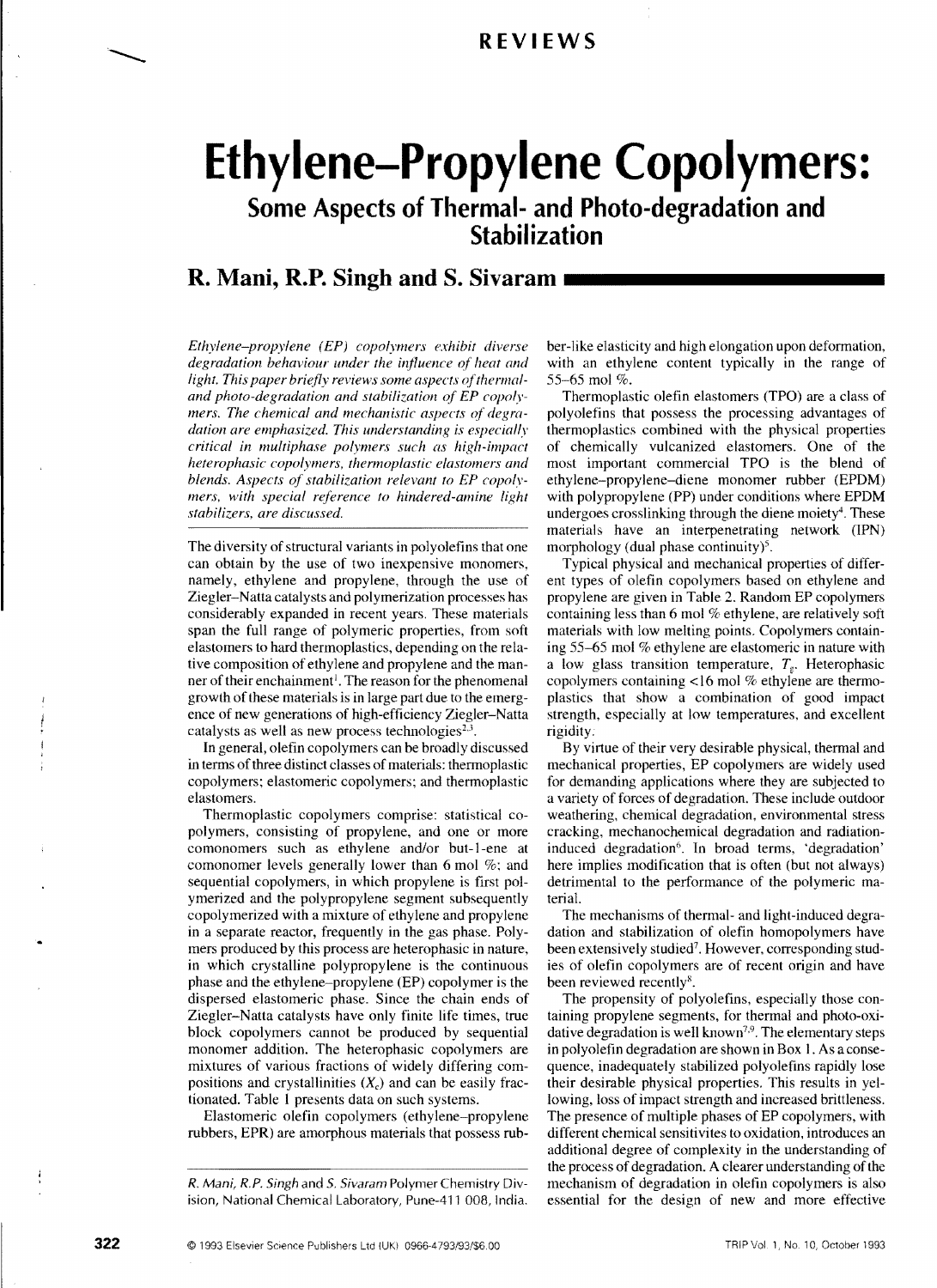| Fraction                                      |    | $Wt\%$ $C_2H_4$ <sup>b</sup> Monads<br>$(mod \, %)$ P E | Sequence distribution $(\%)^c$ |       |    |                          |                 |    |              |                |               |                         |    |                |                              |                              |
|-----------------------------------------------|----|---------------------------------------------------------|--------------------------------|-------|----|--------------------------|-----------------|----|--------------|----------------|---------------|-------------------------|----|----------------|------------------------------|------------------------------|
|                                               |    |                                                         |                                |       |    | <b>Dyads</b><br>PP PE EE |                 |    |              |                | <b>Triads</b> | PPP PPE EPE PEP EEP EEE |    | $X_c$ $(\%)^d$ | $T_{\rm m}$ (K) <sup>e</sup> | $T_{\rm g}$ (K) <sup>e</sup> |
| Whole<br>polymer                              |    | 15.1                                                    |                                | 84 16 | 88 | $\overline{2}$           | 10 <sup>°</sup> | 85 | $\mathbf{2}$ | $\overline{2}$ | $\mathbf{1}$  | 3                       | 8  | 59.8           | 438.6                        |                              |
| Xylene<br>insoluble                           | 86 | 7.7                                                     | 92                             | 8     | 93 | $\mathbf{I}$             | $\overline{7}$  | 93 | $\mathbf{0}$ | $\mathbf{0}$   | $\theta$      | $\mathbf{1}$            | 6  | 63.5           | 439.7                        |                              |
| Xylene<br>soluble but<br>acetone<br>insoluble | 12 | 40.9                                                    |                                | 52 48 | 30 | 28                       | 42              | 24 | 15           | $\mathbf{11}$  | 8             | 19                      | 22 | $\leq$         | $\sim$                       | 213                          |

| <b>Type</b>                                        | $C_2H_4$<br>(mol $\%$ ) | $T_{\rm g}$ or $T_{\rm m}$<br>$(^{\circ}C)$<br>(see text) | <b>Crystallinity</b><br>$(9_0)$ | <b>Tensile</b><br>strength<br>$(kg cm^{-2})$ | Izod impact<br>strength<br>at $25^{\circ}$ C<br>$(kg cm cm^{-1})$ | Elongation<br>at yield $(\%)$ | Flexural<br>modulus<br>$(kg cm-2)$ | <b>Shore A</b><br>hardness |
|----------------------------------------------------|-------------------------|-----------------------------------------------------------|---------------------------------|----------------------------------------------|-------------------------------------------------------------------|-------------------------------|------------------------------------|----------------------------|
| Random<br>copolymers<br>(thermo-<br>plastic)       | < 6                     | 136 to 148                                                | $50$                            | $200 - 240$                                  | $2.5 - 8.0$                                                       | $12 - 14$                     | 6500-10 000                        | $77 - 84$                  |
| Random<br>copolymers<br>(elastomeric)              | 55–65                   | $-50$ to $-70$                                            | $\leq$                          | 650                                          | n <sub>r</sub>                                                    | $600^{\circ}$                 | nr                                 | 65                         |
| Heterophasic<br>copolymers<br>(thermo-<br>plastic) | $\leq 16$               | 165 to 170                                                | $55 - 60$                       | $200 - 230$                                  | $8 - 12$                                                          | $11 - 15$                     | $13000 - 14000$                    | $77 - 90$                  |
| Thermoplastic<br>olefinic<br>elastomer             | -50                     | na                                                        | na                              | $70 - 140$                                   | nb                                                                | $13 - 40$                     | < 10000                            | $65 - 92$                  |

stabilizers, thereby extending the use of EP copolymers to more demanding areas of application.

#### Degradation of EP copolymers

#### *Thermoplastic EP copolymers*

A well-characterized heterophasic EP copolymer produced directly in the reactor using the new generation of Ziegler-Natta catalyst has recently been subjected to thermal and photo-oxidative degradation studies $10-12$ . These samples contain 12-15 mol % ethylene and can be easily separated into two fractions, one, highly crystalline, containing 6-7 mol % ethylene and the other predominantly amorphous, containing 40-55 mol % ethylene (Table 1). The whole and fractionated samples were subjected to thermal (80 $^{\circ}$ C) and photo-oxidation ( $\lambda$ ) >295 nm, 60°C) for varying lengths of time. The progress of degradation was followed by quantitative monitoring of the development of carbonyl and hydroxyl groups using FfIR spectroscopy. To resolve the overlapping bands in the carbonyl and hydroxyl regions more clearly, a technique of derivatization of the photo-oxidized products was employed<sup>13</sup>.

The technique of derivatization involves reaction of carboxylic acid groups with  $SF<sub>4</sub>$  to form the corresponding

-----.---~-----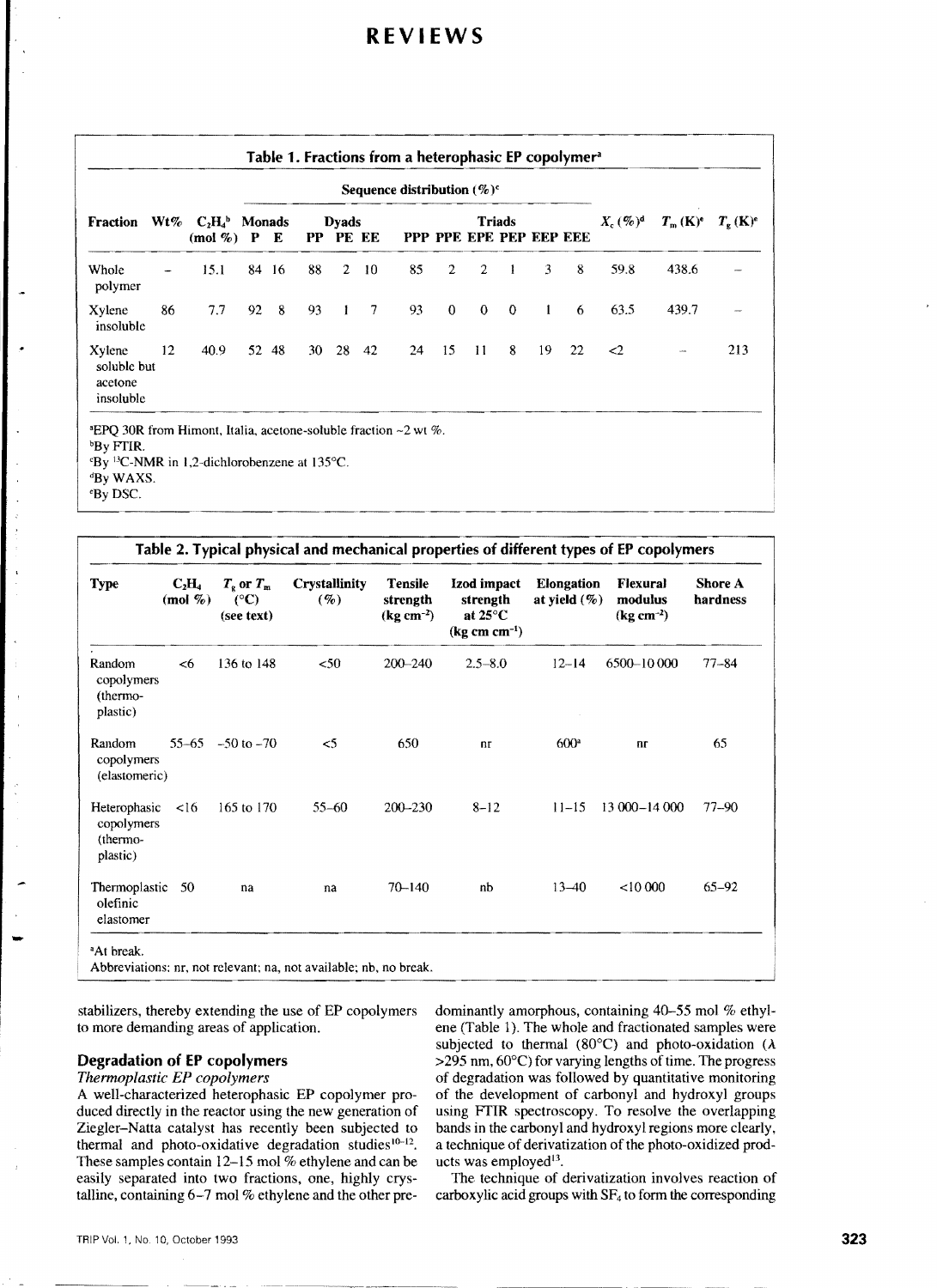Box 1. Degradation mechanism **in EP**  copolymers • Initiation RH  $\frac{h\nu, \Delta}{\text{trace metals}}$  R<sup>+</sup>+<sup>'H</sup> where  $RH = EP$  copolymers • Propagation Formation of polymer hydroperoxide:  $R' + O_2 \longrightarrow ROO' \stackrel{RH}{\longrightarrow} ROOH + R'$ Decomposition of polymer hydroperoxide:  $h\nu, \Delta$  $ROOH \longrightarrow R' + OOH$  $h\nu, \Delta$  $ROOH \longrightarrow RO' +'OH$  $h\nu, \Delta$  $2\text{ROOH} \longrightarrow \text{ROO' + H}_2\text{O + RO'}$  $ROOH + M^n \longrightarrow RO' + OH^- + M^{n+1}$  $ROOH + R' \longrightarrow RO' + OH$  $ROOH + OH \longrightarrow ROO' + H<sub>2</sub>O$ Formation of hydroxyl group:  $RO' + RH \longrightarrow ROH + R'$ Formation of carbonyl group: Norrish type I  $RCOR'$ <br> $RCO' + 'R'$ <br> $R' + CO + 'R'$  $\left| \right|_R$  + R'CO' / Norrish type II o OH  $\gamma$   $\beta$   $\alpha$  II  $h\nu$  I  $R_2CH-CR_2-CR_2-C-R' \longrightarrow R_2C-CR_2+R_2C-C-R'$ • Termination  $ROO' + ROO'$  $\overrightarrow{ROO}$  +  $\overrightarrow{RO'}$   $\longrightarrow$  inactive products  $ROO' + R'$  $R' + R'$ 

acid fluoride, and of the hydroperoxides and alcohols with NO to give nitrates and nitrites.



The characteristic IR absorption frequencies of the acid fluorides  $(1840-1848 \text{ cm}^{-1})$ , nitrates  $(1302 \text{ cm}^{-1})$  and  $1290 \text{ cm}^{-1}$ ) and nitrites (778 cm<sup>-1</sup>) are used to quantify the extent of photo-oxidation. The various bond-break-

ing processes occurring in heterophasic EP copolymers, based on the observed photoproducts, are delineated in Fig. l.

Micro FTIR spectroscopy has emerged as a powerful analytical tool for the depth profiling of organic functional groups in solid polymers. The combination of imaging, FTIR spectroscopy and quantitative photometry available with micro FTIR spectroscopy allows clear correlation of a polymer's molecular structure with its morphology. The application of this technique to the study of the oxidation process has been described $14.15$ . We have subjected the thermal and photo-oxidized heterophasic EP copolymers to micro FTIR spectroscopy (in a plane perpendicular to the axis of exposure). The film was microtomed in preparation for FTIR investigation and measurements were done for every 45  $\mu$ m of thickness. The observed profile is a result of the combined effect of diffusion-controlled oxygen permeation and surface crosslinking. This study reveals that whereas photooxidation was localized within the first 60  $\mu$ m, thermal oxidation occurred to a depth of  $125 \mu m$  (Fig. 2). The elastomeric fraction of the heterophasic EP copolymer did not show any distinctive features in micro FTIR spectroscopy, presumably due to its high oxygen permeability. These results indicate the varying ability of oxygen to diffuse from the surface of the polymer to the bulk depending on the crystalline or amorphous nature of the matrix and the nature of the oxidative process.

From these results it is concluded that, in heterophasic EP copolymers, chain scission by oxidation occurs mainly in the amorphous regions of the polypropylene phase. The amorphous ethylene-propylene rubbery phase remains largely unaffected by oxidation.

#### *EPR copolymers*

The degradation of elastomeric EP copolymers has been widely studied in the literature<sup>8</sup>. It has been established that a Norrish type II reaction is mainly responsible for photo-oxidation by chain scission. In these elastomers, the isolated hydroperoxides appeared on the PP unit surrounded by PE sequences and the associated hydroperoxides are formed on the PE segments. The rate of hydroperoxidation increases with increasing propylene content in the copolymer.

A recent paper reports the study of the dependence of elongation at break of an EP elastomer on temperature and oxygen pressure<sup>16</sup>. The importance of oxygen pressure as an accelerator in thermal oxidative degradation is revealed. Oxygen diffusion into the EP elastomer determines the activation energy of the degradation process. Maximum absorption of oxygen was observed at 363 K and an oxygen pressure of 2 bar, beyond which the uptake of oxygen ceased. The photo-oxidation of both EP and EPDM copolymers was studied by Maecker and Priddy<sup>17</sup>, in both the presence and absence of a hindered-aminetype light stabilizer (HALS-I) (Fig. 3a). Whereas the light stabilizer greatly retarded the rate of photo-oxidation in the case of EP rubber, the effect was less dramatic in the case of EPDM (containing 9% ethylidene norbomene as the diene monomer), which became insoluble after a short exposure time due to crosslinking. Based on an analysis of the evolved volatile component (predominantly acetone), it was proposed that chain scission was the predominant degradative pathway ( $\beta$ -scission of a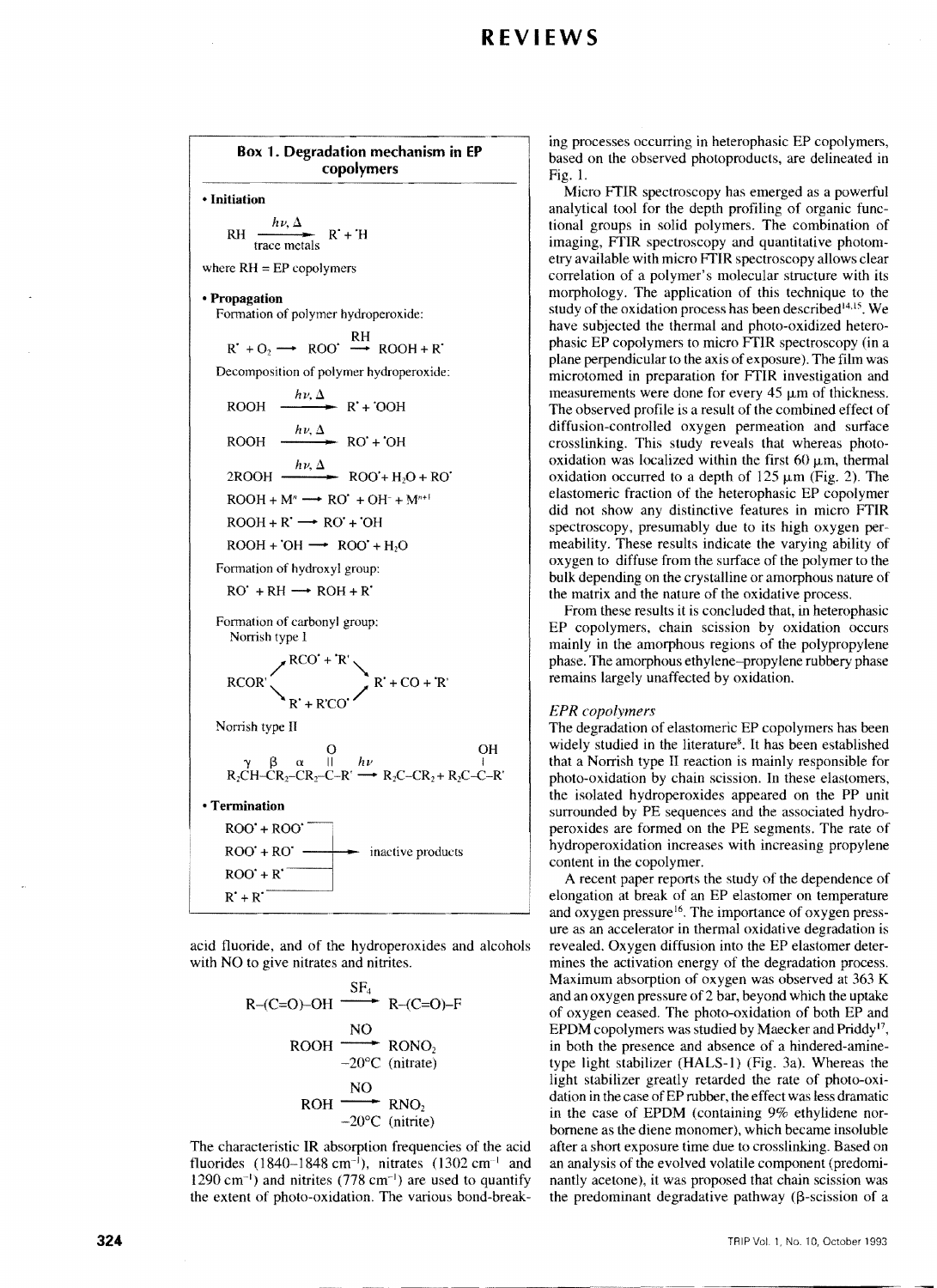

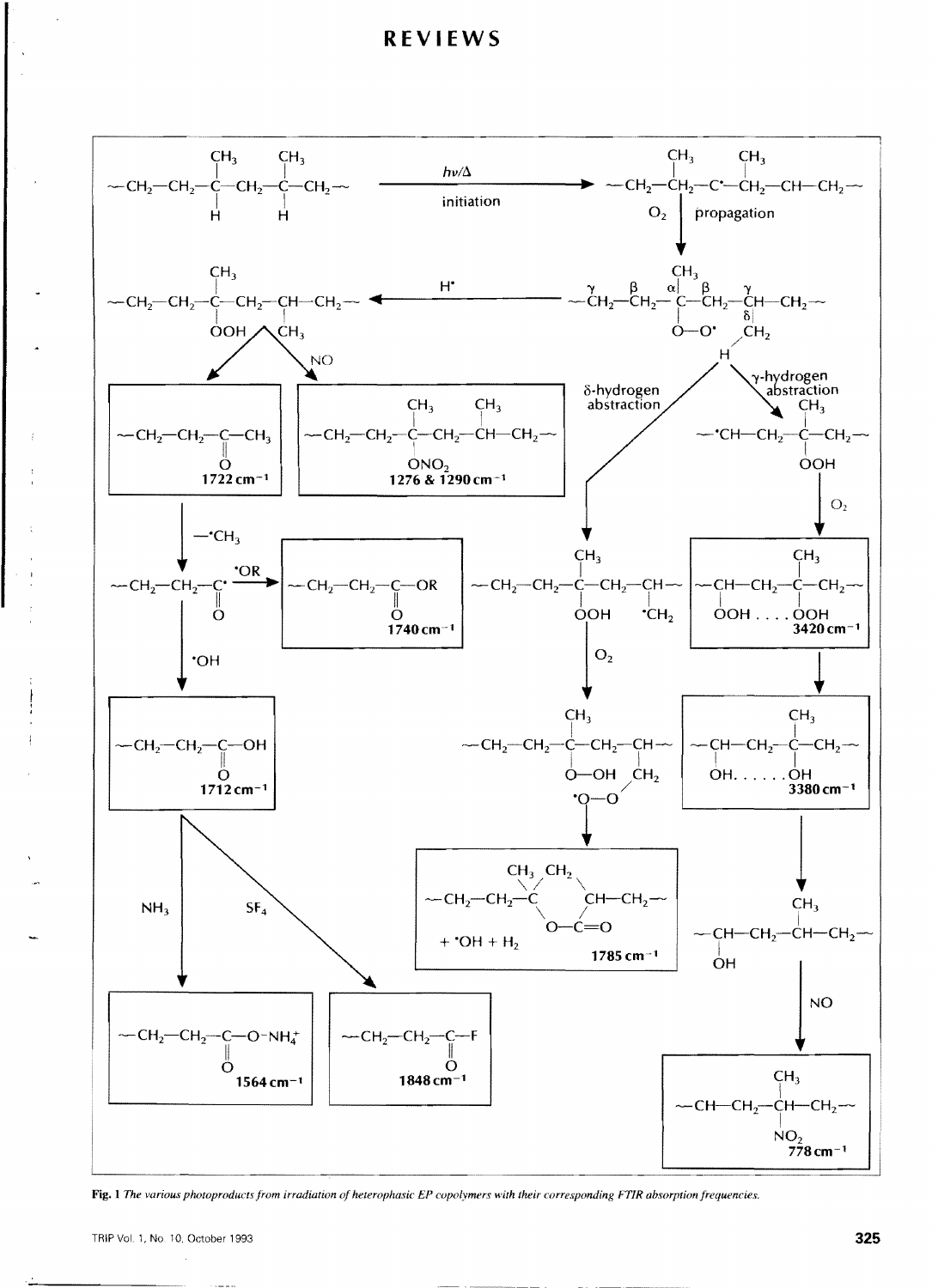

Fig. 2 The distribution of carbonyl groups as a function of thickness for a heterophasic EP copolymer after 50 h of thermal and photo*oxidation.* 



Fig. 3 The structures of hindered-amine light stabilizers (HALS): (a) bis(2,2,6,6-<br>tetramethyl-4-piperidinyl)sebacate (Tinuvin 770); (b) polymeric HALS with M<sub>n</sub> >2500 and 3b) was found to be superior, doubling the servic *(Chimassorb 944); (e) bis(2,2,6,6-tetramethylpiperidin-4-yl)maleate; and (d) 4-(hex-5-enyl)-2,2,6,6-tetramethylpiperidine.* 

t-alkoxy radical or Norrish II reaction of a polymeric ketone). In the case of EPDM, it was concluded that the ethylidene group is the precursor to the major volatile products, namely, acetic acid and acetaldehyde.

#### Stabilization of EP copolymers

Protection of a polymer against thermal and photo-oxidative degradation is achieved by blending the polymer with appropriate stabilizers, which ensure that the desirable polymer properties are maintained throughout its entire service life. During the past decade, the chemistry of synthesis of stabilizers and their mechanism of action have been extensively studied. The interaction between the polymer and stabilizer at a molecular level has been elucidated<sup>8</sup>.

Hindered phenols and secondary aromatic amines belong to the family of antioxidants that inhibit oxidation by a chain-breaking antioxidant mechanism. Chainbreaking antioxidants are those that retard the oxidation by intercepting either R' or ROO' free radicals that propagate the kinetic chain. Trivalent phosphorus compounds and organic compounds of sulfur belong to the family of antioxidants that act by decomposing hydroperoxides. Frequently used light stabilizers belong to the hydroxybenzophenone, benzotriazole or hindered-piperidine class. The mechanisms of action of various families of stabilizers have been reviewed recently<sup>18</sup> and are given in Box 2.

Under a number of environmental conditions, stabilizers, which are generally low molecular weight organic compounds, are lost by evaporation and leaching, thus rendering the polymer vulnerable to thermal and photooxidation. Leaching is of serious concern with respect to both the environment and human health. Thus, apart from its effectiveness, aspects such as solubility and compatibility, as well as diffusion rates from the bulk to surface, need to be assessed when choosing a stabilizer. These aspects become particularly relevant for a multiphase polymer, like a heterophasic EP copolymer, where the stabilizer can partition between different phases in the system. The actual stabilizer concentration in either the elastomeric or thermoplastic phase may differ very significantly from the average total stabilizer concentration in the polymer. In such systems, knowledge of the phase that is more prone to degradation is essential for efficient stabilization to be assured.

Hindered-amine light stabilizers (HALS) have gained prominence in recent years as very effective light stabilizers for a variety of polymers, including polyolefins. The photostabilizing mechanisms of HALS have been reviewed<sup>19-21</sup>. Apart from light stabilization, they exhibit useful functions as retarders of oxidative chain reactions and radical scavengers (Box 2). HALS with molecular weights up to 3500 are commercially available which increases the persistence of stabilizer in the polymer.

To further improve the permanence of the stabilizer in the polymer, a wide range of oligomeric and polymeric stabilizers have been synthesized and evaluated $22$ . For a blend of isotactic-PP and EPR, a mixture of low and high molecular weight HALS (HALS-1 and HALS-2, Fig. 3a and 3b) was found to be superior, doubling the service ecular weight HALS-1 alone<sup>23</sup>.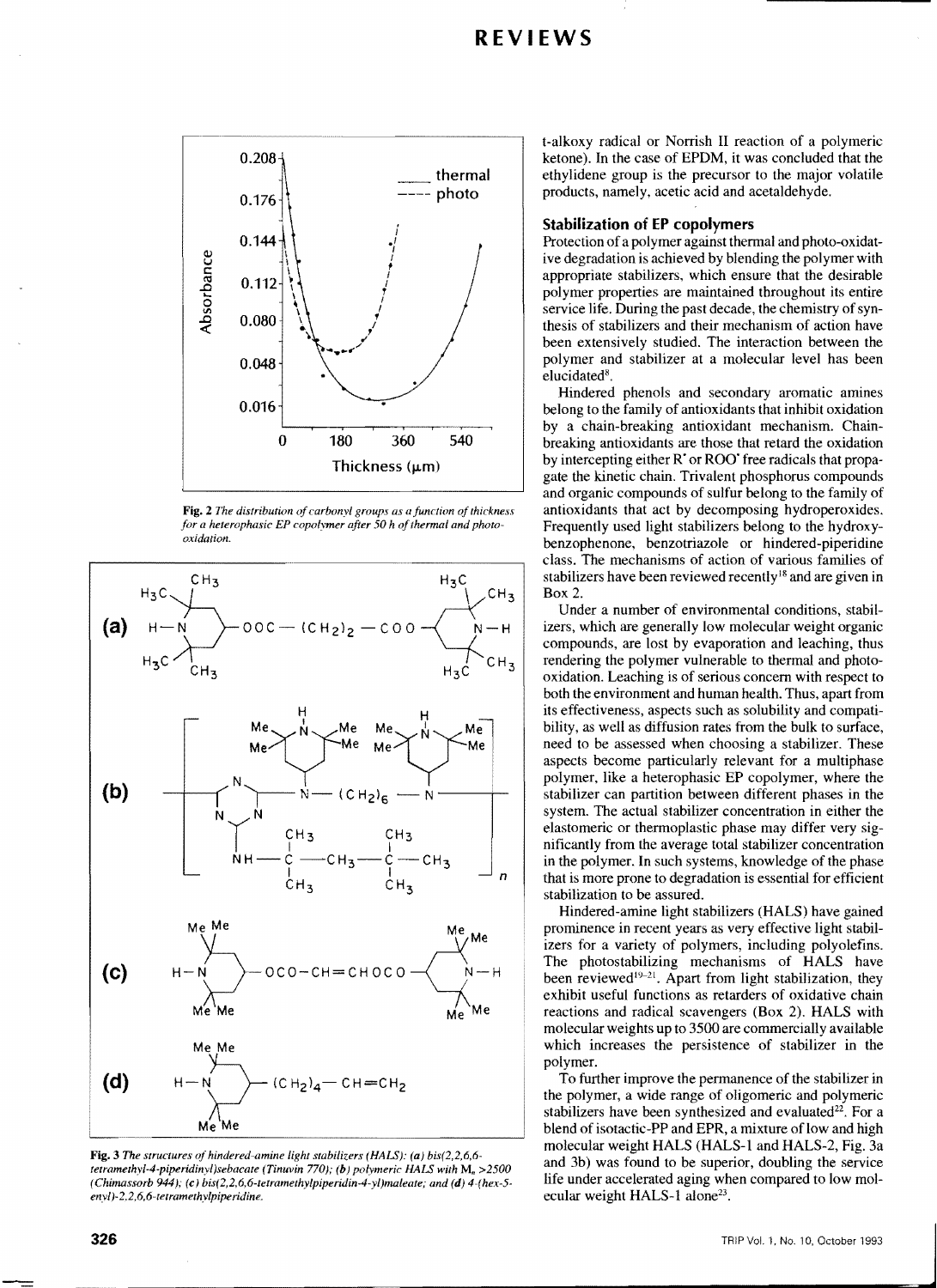Surface grafting offers another attractive technique for attaching a stabilizer to the polymer in a permanent manner<sup>24,25</sup>. Recently, Al-Malaika *et al.* have achieved a high level of grafting of a HALS-type stabilizer (Fig. 3c) onto polyolefins using reactive processing techniques<sup>26-28</sup>.

Synthesis of a stabilizer with a polymerizable group, and its copolymerization with suitable monomers, enables chemical attachment of the stabilizer to the polymer. For example, 4-(hex-5-enyl)-2,2,6,6-tetramethylpiperidine (Fig. 3d) was prepared and copolymerized with propylene using a TiCl<sub>4</sub>-MgCl<sub>2</sub>-Et<sub>3</sub>Al Ziegler-Natta catalyst system. The copolymer exhibited superior thermal oxidative stability even after exhaustive extraction with boiling heptane<sup>29</sup>.

#### **Conclusions**

The increasing use of polymers and copolymers in more demanding applications has stimulated research towards a better understanding of their thermal and photo-oxidative degradation behaviour, and a search for effective stabilizers for them. Using a wide variety of analytical tools, it is now possible to probe the fundamental bondbreaking processes that occur upon exposure to heat and/or light, and thereby establish the detailed mechanism of degradation. It is also possible to establish the dependence of critical physical properties of the material on the nature of the chemical changes occurring in the polymer. This has enabled a more rational correlation of laboratory aging data under accelerated conditions with actual weathering in the environment. Nevertheless, the complexity of the degradation process is such that we are still far away from a *de novo* design of stabilizers based on the mechanism of degradation alone. Empirical concepts will continue to play a dominant role in achieving practical stabilization of polymeric materials for diverse end applications.

EP copolymers undergo facile thermal and photodegradation resulting in rapid loss of useful properties. Such degradation is a function of the polymer composition, structure and morphology. Heterophasic EP copolymers degrade by oxidative chain scission occurring mainly in the amorphous region of the polypropylene phase. Elastomeric EP copolymers also degrade by chain scission whereas EPDM degrades by crosshnking. Depth profiling of oxidative products using micro FTIR spectroscopy shows that, in crystalline fractions of the heterophasic EP copolymers, photo-oxidation occurs up to a depth of  $60 \mu m$  whereas thermal oxidation occurs up to  $120 \mu m$ . Although recent research has outlined the myriad bond-breaking reactions in EP copolymers and has identified the phase that is predominantly responsible for degradation, much still remains to be understood. For example, we still do not have any clue regarding the morphological changes occurring in the dispersed and continuous phases of heterophasic EP copolymers. We appear to have no analytical methods that can quantify the concentration of additives dispersed in the two phases.

Greater use of multiphase copolymers, including blends and alloys, in demanding engineering applications has stimulated studies aimed towards understanding their degradation and stabilization<sup>30</sup>. However, there is still a lack of general understanding of the relationship between polymer morphology and the aging process as well as the distribution of additives between multiple phases.

#### Box 2, Stabilization mechanisms in polyolefins

(a) Antioxidants (phenols/amines)



(b) Peroxide decomposers (SIP compounds)

$$
R-S-R + R'OOH \longrightarrow R-S-R + R'OH
$$
  
0

 $(RO)_3P + R'OOH \longrightarrow (RO)_3P = O + R'OH$ 

$$
\begin{array}{ccc}\nS & S & S' \\
R_2N-C-S_1_2Zn+ROO' \longrightarrow R_2N-C-S-Zn-S-C'-NR_2+ROO\n\end{array}
$$

(c) HALS



The ability to target stabilizers to the polymer phase that needs them most, with subsequent control of mIgration and volatilization, will require new approaches to both the synthesis of stabilizers and the manner of their incorporation into polymers. Synthesis of polymeric or oligomeric stabilizers, where the polymer/oligomer has specific compatibility with a given phase, is an area that merits study. Similarly, surface grafting and reactive processing in an extruder as a means to chemically anchor the stabilizer to the polymer is of considerable interest. This latter technique is especially suitable for incorporating reactive stabilizers in blends and/or alloys. New analytical techniques will be required for estimating stabilizer concentration in multiphase systems and to study stabilizer diffusion/concentration profiles as well as to investigate additive-polymer and polymer-polymer interactions $31$ .

#### Acknowledgements

We thank the Indo-French Centre for the Promotion of Advanced Research (Centre Franco-Indien pour la Promotion de la Recherche Avancée) for financial support of this work through grant No. 308-6. RM thanks the Council of Scientific and Industrial Research, New Delhi, for a research fellowship. We thank Professors J. Lemaire and J. Lacoste of the University of Blaise Pascal, Clermont-Ferrand, France, for generously providing some of the laboratory facilities and stimulating discussions.